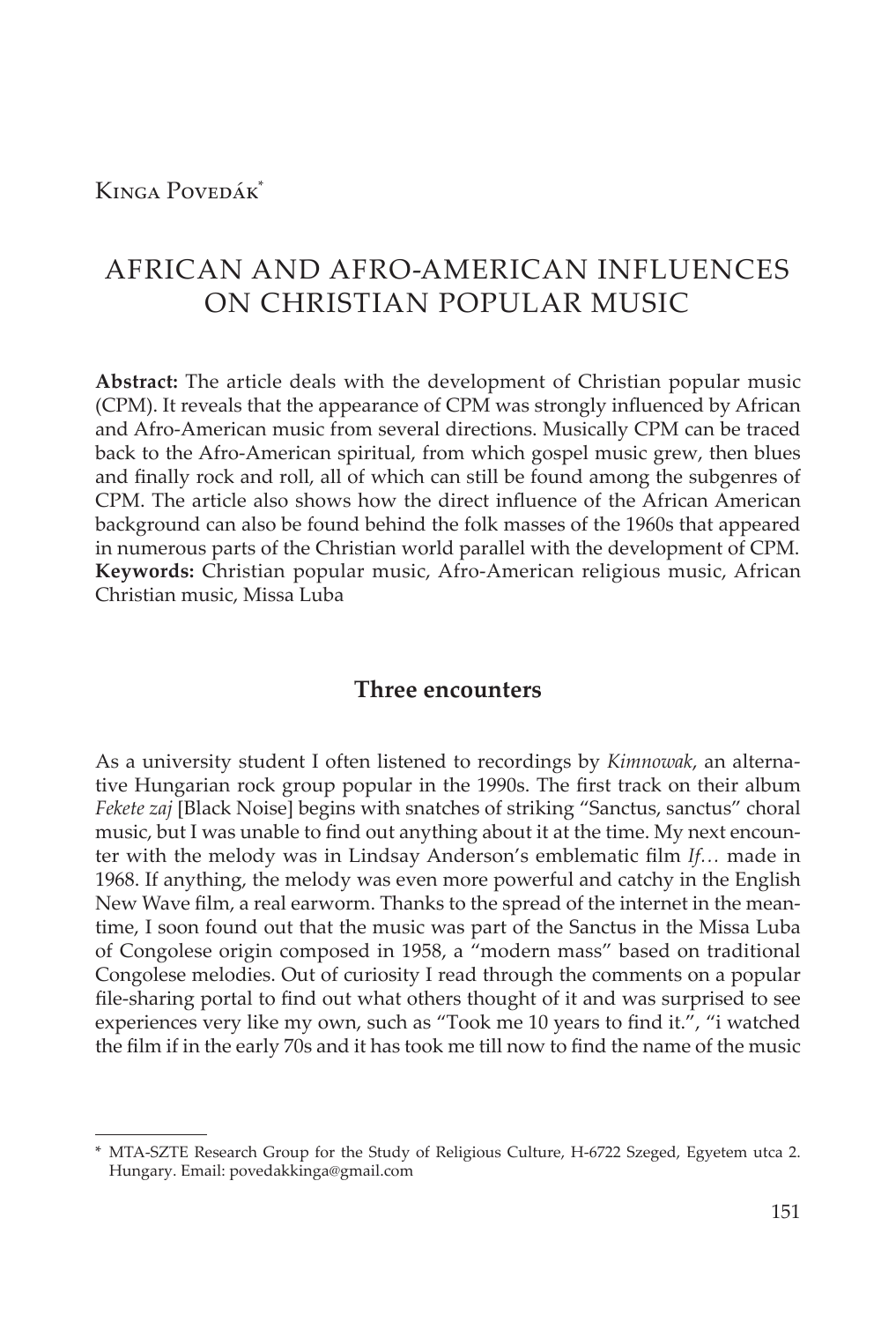missa luba amazing sound, I discovered this when I was 16 years old (more than 45 years ago!). I re-discovered this one day ago. It's an emotion for me."1

Since, at the time I watched the film I was working on a study analysing Christian popular music from the angle of changes in the field of religious music in Hungary, I felt that it was worth devoting a separate study to tracing the African thread.

### **The Afro-American roots of Christian popular music**

When we begin to unravel the background of Christian contemporary music<sup>2</sup> (CPM) we come across four facts that may appear strange. Firstly, it may be surprising to some that the beginnings reach back not to the 1950s and the emergence of rock and roll, they go more than two centuries back to the late 18<sup>th</sup> century. Secondly, CPM hardly builds at all on the earlier church music practice, $3$ it stands on entirely new music foundations. Thirdly, the musical roots of CPM do not lie in European Christian culture, but in the musical culture of the Afro-American slaves. Fourthly, it is not only within religious culture that we can find the beginnings of CPM.

## **The spiritual**

The most distant historical roots of Christian popular music reach back to the late  $18<sup>th</sup>$  century in the United States.<sup>4</sup> By the mid- $18<sup>th</sup>$  century hundreds of thousands of African slaves were already living and working on the American continent. Conversion to the Christian faith soon began among them. The result was a distinctive syncretic popular religion in which African music tradition continued to be a firm presence in the Christian context. It is well known that the black slaves were not allowed to practice openly their religion of African origin, but

<sup>1</sup> From the comments to the video: Missa Luba 1965: Sanctus. https://www.youtube.com/ watch?v=jIxEPYkXkU8 Accessed on 30. 08. 2017.

<sup>2</sup> Christian popular music is used as an umbrella category for a sonically diverse repertoire of late twentieth- and early twenty-first-century evangelical Protestant commercial popular music. As defined by Nekola, Mall and Ingalls, it encompasses several distinct subcategories based on musical genre, industrial context, or funciton including, but not limited to, Jesus Music, Contemporary Christian Music (CCM), Praise & Worship music, and Christian rock. Ingalls – Mall – Nekola 2013. 3 Although there are folk song arrangements, or Taizé songs based on the sound world of Gregorian chant, on the fringes of Christian popular music, they form only a tiny proportion of the now vast wealth of CPM songs.

<sup>4</sup> For more details, see Wilson–Dickson 1998. 210–232.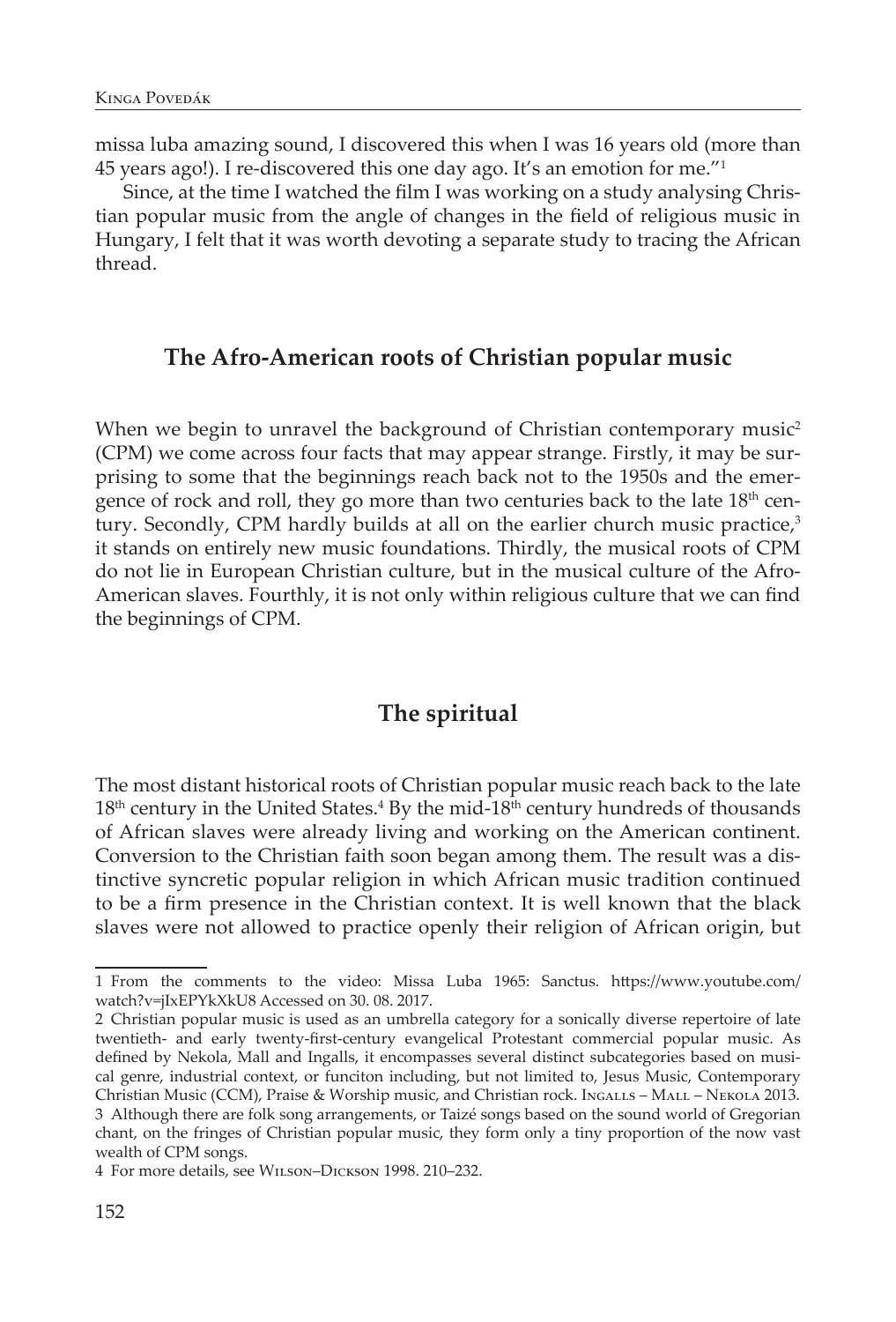their conversion to Christianity was not unequivocal either because many  $18<sup>th</sup>$ century Christian theologians were of the opinion that Africans were creatures of a lower order and so the Scriptures were not suitable for them. Others argued that if they were converted to Christianity their slavery could not be justified and it would damage the very institution of slavery.<sup>5</sup> In the end conversions nevertheless began, but not with the same impetus for the various denominations.<sup>6</sup> The emotionalism and preaching of the Methodists and Baptists had a greater influence on the slaves than any other denomination.<sup>7</sup> A factor contributing to the success of the Baptists was that they allowed the Afro-Americans to take part in conducting the services and they began quite early to "appoint" black ministers and deacons. In addition, in most West African religions the river spirits were held to be among the most powerful gods and so they found baptism by full immersion especially attractive.<sup>8</sup>

Besides showing characteristics of the folk religion of newly converted slaves, the content and texts of the first Afro-American Christian songs reflected their social situation and their longing for advancement and liberation. Consequently their imagery is full of references to the sufferings and hope of the oppressed Jews of the Bible and identification with them: *Go Down Moses, I'm Marching to Zion, Walk Into Jerusalem Just Like John.*<sup>9</sup>

This kind of Afro-Christian music is a good illustration of how syncretism works. The new teachings spread behind the old musical forms, adapted to the original African melodies, rhythms and forms of movement (shuffling dance). Later the Afro-American music became so predominant that it also influenced the forms of representation of the denominations converting the greatest numbers of Afro-Americans. In this way the host organisation also changed with syncretism. Bornemann stressed that

"the Methodist revival movement began to address itself directly to the slaves, but ended up not by converting the Africans to a Christian ritual, but by converting itself to an African ritual."10

From the 1770s the slaves were allowed to form their own congregations. Their first prayer houses and churches became the centres of their social life where they were free from the everyday oppression of slavery and where they could give free

<sup>5</sup> Jones 2007. 62.

<sup>6</sup> The Second Great Awakening that began in the early 19th century was basically shaped by two different movements but one trend spread in the urban environment beginning mainly from what was then the North-east, while the other began with "camp meetings" along what was then the southern border region (Kentucky, Tennessee, Ohio, West Virginia). For more details on the musical aspect of American religious trends, see NEKOLA 2009.

<sup>7</sup> Jones 2007. 64.

<sup>8</sup> Jones 2007. 64–65.

<sup>9</sup> Jones 2007. 68. The political message behind Christian music is not unique. A similar political content could be observed during the communist dictatorship in Hungary. See the following chapter of the article.

<sup>10</sup> Bornemann 1959. 21.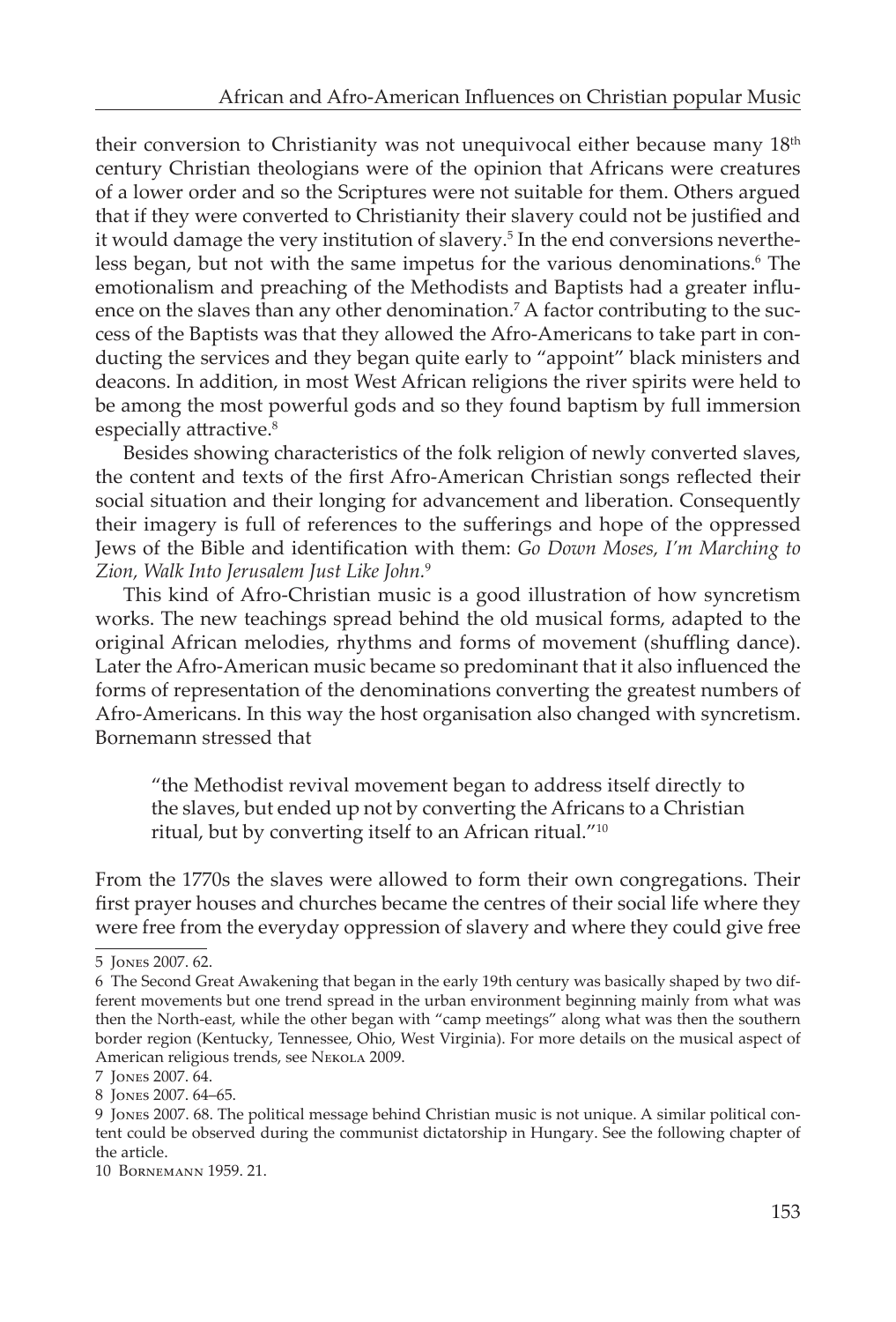rein to their emotions and express themselves. In these processes music was not only a means of expression but also a catalyst, as also indicated by the African saying *The spirit will not descend without a song*. 11 At such ceremonies they sang

"[…] the body of the song and clapping their hands together or on the knees. Song and dance alike are extremely energetic and often, when the shout lasts into the middle of the night, monotonous thud, thud of the feet prevents sleep within half a mile of the praise house."12

Their first hymn book appeared in 1801 and has gone through countless revised editions over the past two centuries. These clearly show that the initial songs of a folk character were soon transformed into the later continuously used spirituals. Their music spread not only among the black population: whites also joined in at the giant open-air *camp meetings*. 13 Nekola notes that the collective congregational songs formed the central part of the camp meetings; they strengthened the emotional side and played a major role in giving expression to the religious experience and, beyond that they also conveyed a message to those who had not yet converted.14 Their songs were short, easy to learn, with little information and a clear message. By their nature they appealed basically to the emotions and were less suited to didactic purposes. "White" spirituals soon appeared beside the "black" spirituals.



"Religious camp meeting". They gathered in the woods to praise God and to sing gospel hymns. Shaded by a cloth canopy, the pastor with open book, preaches to men, women, children and babies among the trees. Harper's Weekly, August 10, 1872. Source: http://www.littleafrica.com/ incredibleart/57.htm

14 Nekola 2009. 92.

<sup>11</sup> Jones 2007. 69–70.

<sup>12</sup> Krehbiel 1914. 33.

<sup>13</sup> The camp meetings were events lasting several days, where thousands of people camped together, spent whole nights in prayer, and there were immediate mass conversions and healings. Historians researching the subject date the first camp meeting to 1801, in Cane Ridge (Kentucky). See Nekola 2009. 91–95.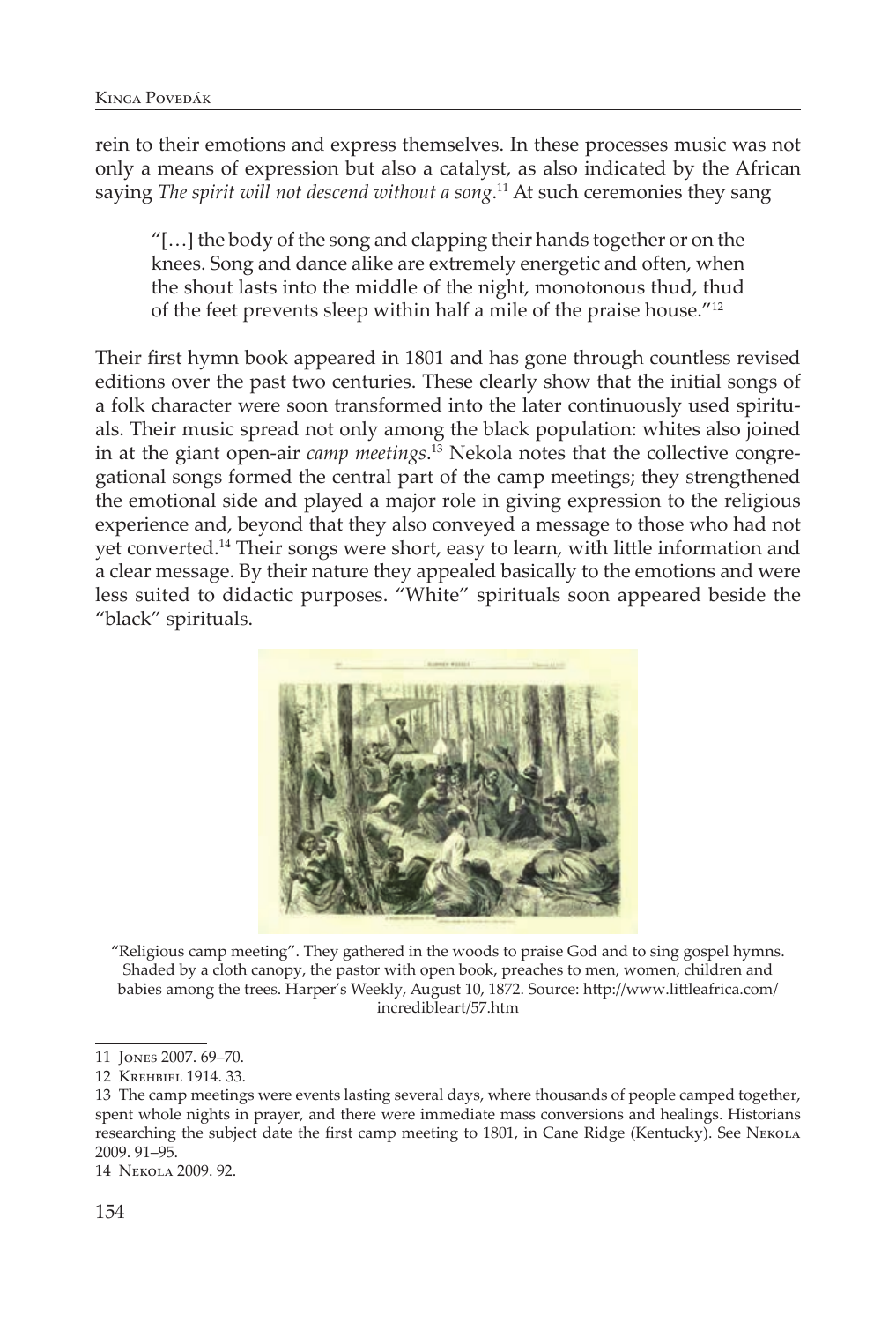Drawing on African music traditions the singing of spirituals took the form of question and answer, with a simple melody that was easy to learn and improvisative solo singing, while the texts were drawn almost exclusively from parts of the Bible that spoke of liberation or in cases from well known English hymns. The camp meetings and the songs sung there appealed mainly to the popular masses with a lower level of education and schooling. Their direct influence can be felt largely in the further development of ecstatic praise imbued with the influence of popular or folk music. Debates that began in the 1830s in the universities of what was then Northeast America attempted to find a way of incorporating the practice into the religious teachings of the different denominations.15 As Nekola has pointed out,

"While the frontier camp meeting may have established a longstanding practice of ecstatic worship, marked by the inclusion of popular music that was used to achieve religious transcendence, the theological and ideological discussions happening in colleges and churches in the Northeast in the 1830s and 1840s wrestled with how these new practices fit into systems of belief."<sup>16</sup>

# **Gospel**

From the end of the  $19<sup>th</sup>$  century – following the emancipation of the slaves – the number of former slaves greatly increased in the towns too, as industrial development created a big demand for labour. They took their spirituals with them to the cities where they were transformed together with the new political and social environment. But the mass gatherings remained – in football stadiums, giant tents, meeting halls, railway storehouses – and were attended by both blacks and whites. The liturgical/evangelising/praise song that grew out of the spirituals in the new environment was first called gospel in 1873. This was when Dwight L. Moody and Ira D. Sankey formed the first preacher-musician evangelism group, who – as their name shows – preached and sang the gospel (godspell – gospel). Of the two it was Moody who led the evangelism with his powers of persuasion, but he also needed the songs of Sankey to draw in the masses. At their gatherings the gospel songs conveyed the simplest Christian messages to the masses, making use of the emotional impact of music. The rites began with Sankey's songs, then Moody preached, and the meeting came to an end with another Sankey song.<sup>17</sup> As a contemporary journalist noted

<sup>15</sup> Nekola 2009. 95.

<sup>16</sup> Nekola 2009. 96.

<sup>17</sup> Cusic 2012. 106.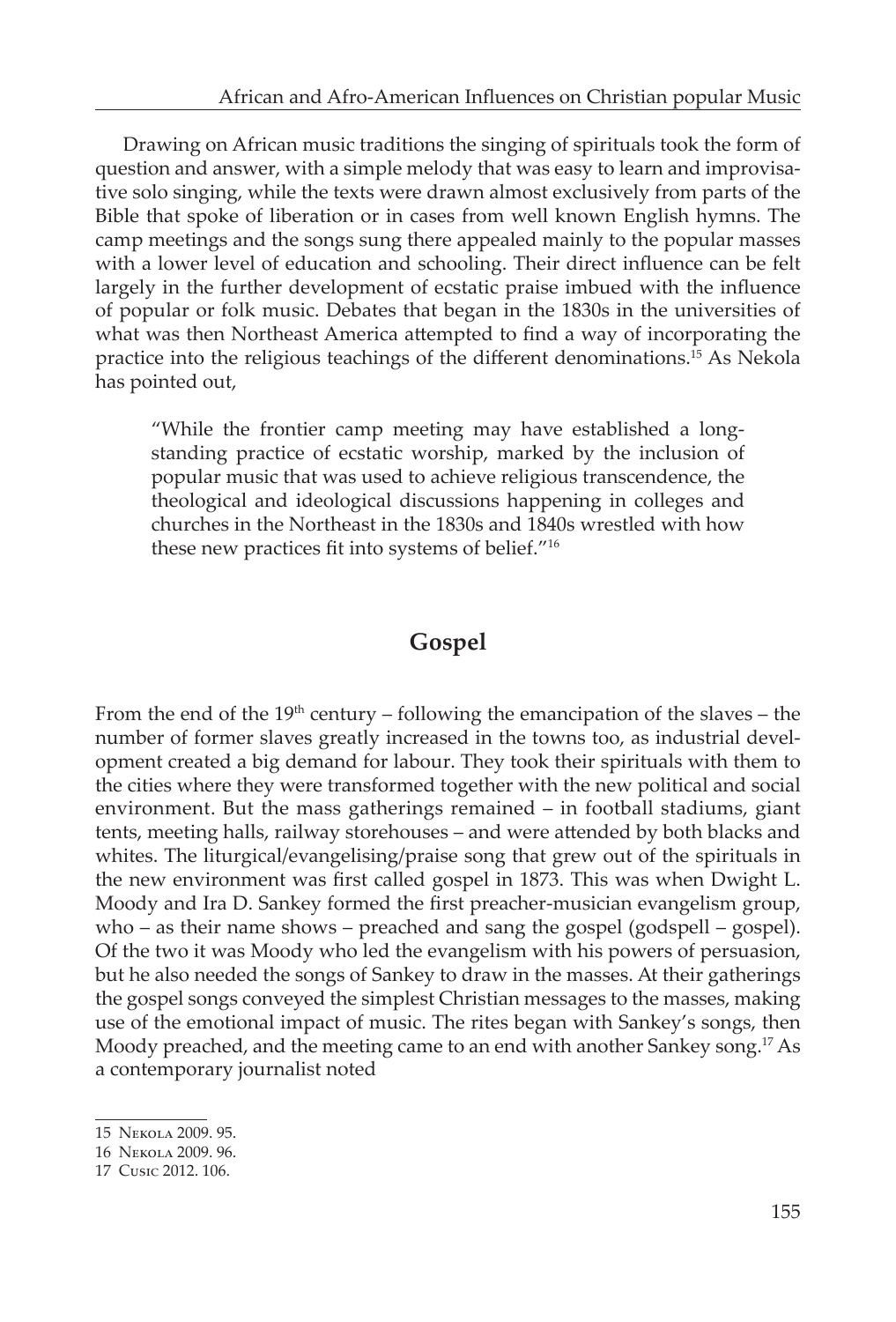"although they were written to religious texts, various secular tricks were used to make them more attractive […] Circus march, negro sentimental ballad, choral piece for students and hymn were all combined in them."18



Dwight L. Moody (1837–1899) and Ira D. Sankey (1840–1908) Source: https://en.wikipedia.org/wiki/ File:Moody\_and\_Sankey.jpg

It was really Sankey who made the gospel hymns popular songs by adopting the verse-refrain-verse form giving the songs emotional charge and making them easy to remember. As Cusic notes, Sankey used the attraction of the popular songs and in practice made them a tool that could be used to persuade and convert people. While the hymns of the camp meetings still had characteristics of true folklore, that is, they were anonymous, learnt by ear, and in addition spoke mainly to rural Afro-Americans, in contrast the gospel songs were written for the urban masses and their composers were known and remembered.19 The songs' typically American characteristics (optimistic or requesting nature, melodious, easily memorised) made them easy to receive for the masses. Gospel songs became just as important and essential a part of religious services as the sermons themselves.20

Then in the  $20<sup>th</sup>$  century the stylistic features of new, fashionable popular music trends – first ragtime, then jazz – also appeared in gospel. It is important to stress that after spirituals and gospel, ragtime and jazz were also musical inventions of

<sup>18</sup> Wilson–Dickson 1998. 219.

<sup>19</sup> Cusic 2012. 107.

<sup>20 &</sup>quot;A march-like movement was typical and the device of letting the lower parts echo rhythmically a line announced by the sopranos in a fuguing form became a mannerism. Sankey preferred a small reed organ to accompany his singing. He did not like a professional quartet, or putting the singers behind a screen in back of a minister, preferring a choir of the best singers placed in front of the congregation, near the minister. Part of this desire stemmed from his own view that the singing was as important as the preaching and that he was as important as the evangelist, a view supported by the popularity of the hymns he sang." Cusic 2012. 108.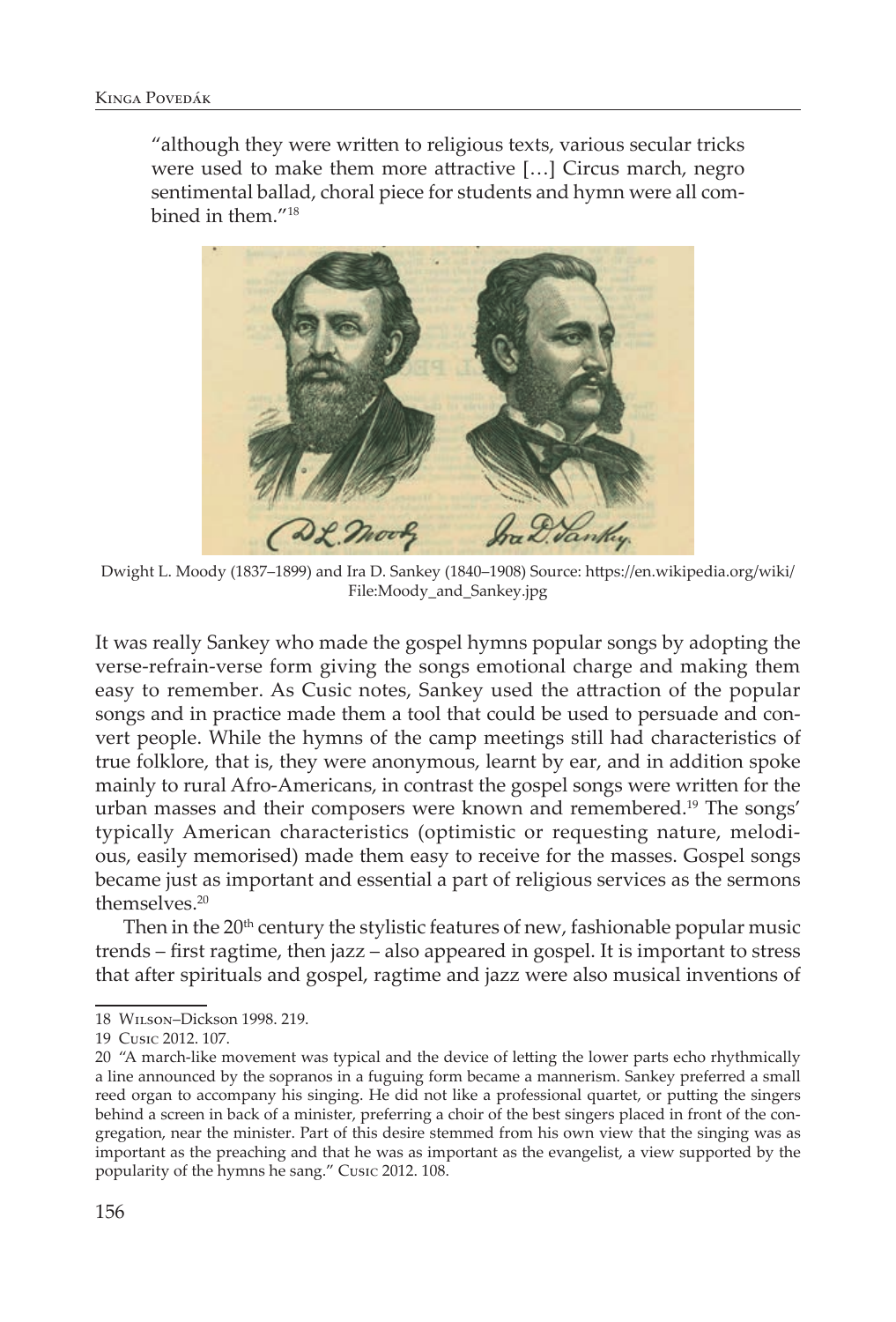the Afro-American population and emerged at practically the same time as blues, the third type of black secular music. However it was generally not possible to separate gospel and blues musicians from each other. The first blues were real folk songs that the Afro-American workers performed on the basis of traditions but they no longer used the traditional African instruments, or not only those. The early performers most often accompanied their songs on a mouth organ, banjo or guitar. In its last, late revival in the 1940s-1960s Black gospel already carried the seeds of the 1960s-1970s. The two decades regarded in the literature as the *Golden age for Black Gospel* are associated mainly with the name of Mahalia Jackson who achieved outstanding fame and success in the United States from the 1940s. Mahalia at first sang the songs of Thomas Dorsey (*Father of Black Gospel*) in a distinctive style: she changed their melodies and tempo, lengthened the song, making it appear simultaneously inspired and attractive.<sup>21</sup> In 1950 Mahalia gave her first concert in Carnegie Hall, in 1952 she won the French Academy's Grand Prix du Disque for her song *I can put my trust in Jesus*, then toured Europe. In America from 1954 she had her own radio and TV show. Her recordings were issued by Columbia Records with giant nation-wide campaigns, winning her a large fan following not only among Afro-Americans but also in the White population. She increased her popularity when, from 1956 she became one of the emblematic figures of the civil rights movement, at the same time also spreading

the world of Black gospel.<sup>22</sup> Two other factors also contributed to the popularity of Black gospel. One is that after the World War II. a large number of radio and television stations were set up in the United States and the other the internal migration processes involving vast masses of Afro-Americans, as a result of which millions of people moved from rural areas to big cities.<sup>23</sup> Hard gospel performers popular in the Pentecostal churches in the 1950s, like Dorothy Love Coates, Shirley Caesar or the most popular Soul Stirrers, Pilgrim Travelers and Dixie Hummingbirds were regarded as important not only in religious culture, they also had a big influence on the singers of rhythm&blues that was becoming secular music.



Thomas Dorsey accompanies Mahalia Jackson. Photo courtesy George Nierenberg. Source: http://georgiamusic.org/dr-thomas-a-dorsey/

- 21 Cusic 2012. 205.
- 22 Cusic 2012. 215.
- 23 Cusic 2012. 207.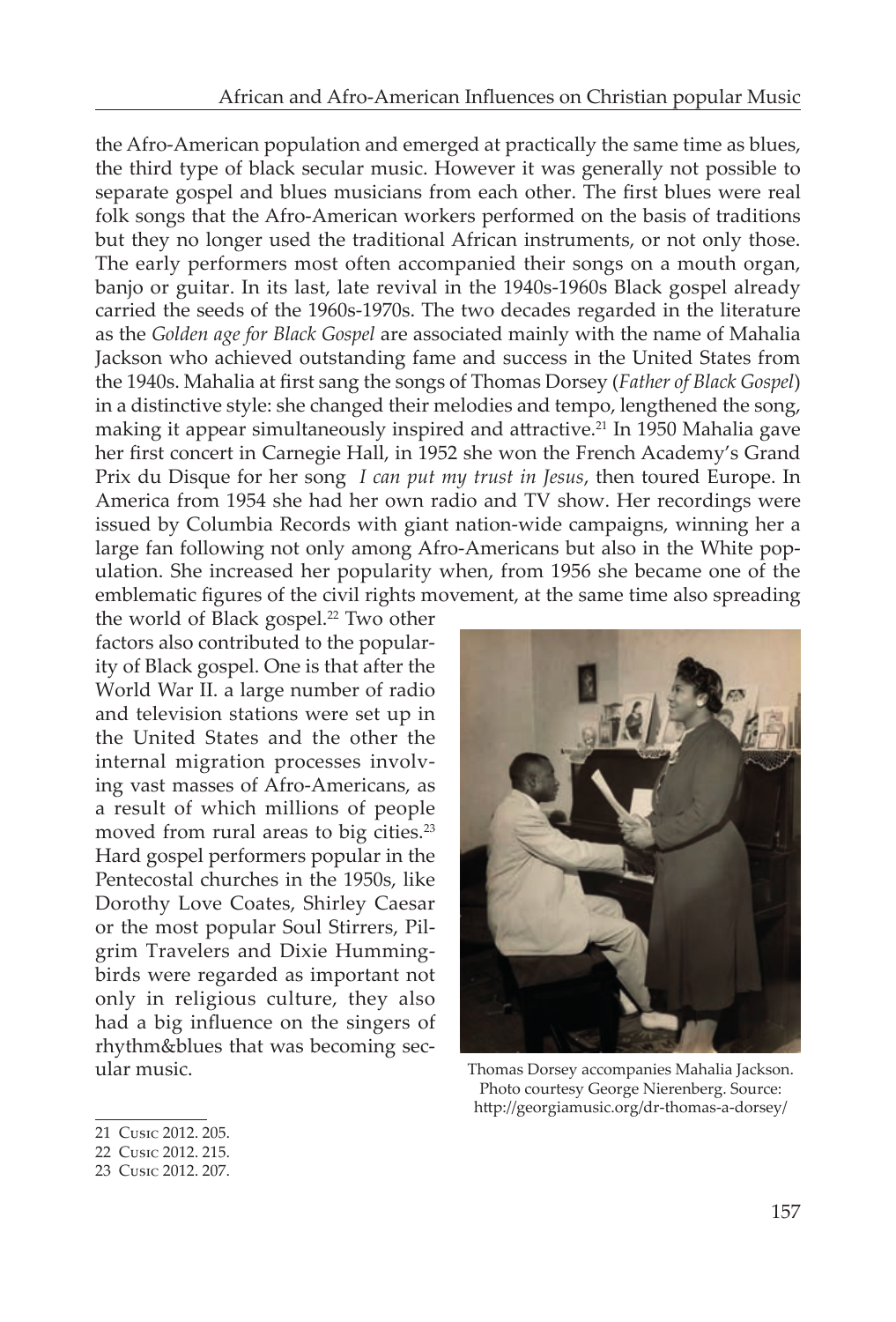# **Jazz, blues, rock and roll**

The same intertwining can be found from the early 1910s in jazz music, from the 1930s in rhythm&blues, and then from the 1950s also in the case of rock and roll: even at the beginning of rock and roll in the early 1950s it is difficult to determine which groups and performers had ties to Christian contemporary music and which were regarded as secular. It is well known that Chuck Berry (the son of a Baptist minister) and Buddy Holly were practising Baptists.<sup>24</sup> Ray Charles, Sam Cooke and Aretha Franklin began their careers in church choirs or as gospel singers. The song *I got a woman* that Ray Charles recorded in 1948 at the age of 18 and made a hit in 1953 was still played as traditional gospel music. In 1954 Roy Hamilton earned big success with the gospel song *You'll never walk alone*. The music of James Brown and Little Richard was also strongly influenced by the gospel style. Among the biggest rock and roll stars, Sam Cooke was famous for a long while "only" as a gospel singer. Cooke's<sup>25</sup> father served as a minister in the Chicago *Church of Christ Holiness*, where Sam, with his two sisters and elder brother was a member of the *The Singing Children* group. Later he sang in the *Soul Stirrers* then at their peak and took the first steps towards his later self. One of his first successes was *Jesus gave me water* in 1951. At their concerts the charismatic Sam Cooke who had the looks of a film star became a sex symbol among young people. For a long while he planned to pursue his career in both musical scenes, but he was unable to achieve this and gospel was forced into the background of his life.<sup>26</sup> Nevertheless, his success in black gospel is significant because it practically opened the way for Afro-American musicians and singers who became stars later.

It is well known that Elvis Presley who marked the beginning of rock and roll, inherited a Pentecostal family background from his mother. The deeply religious Elvis naturally began to be drawn to gospel music. He was a member of at least one gospel group, although according to urban legend he was the leader of *The Songfellows* quartet, Jim Hamill did not include Elvis in his group because of his weak vocal skills.<sup>27</sup> Presley's first gospel album was the 1956 *His hand in mine*, which contained basically traditional gospel songs arranged in a more rhythmic style. Throughout his career he always looked on gospel as his personal heritage – a childhood memory with ties to his mother – that was too deeply integrated into his personality for him to ignore and he also drew spiritual strength from it.<sup>28</sup>

All these processes, of course, occurred in a cultural environment where and when the separation of religious and profane popular culture, secularisation in the broader sense was not as strong as it was in the socialist countries at that time.

<sup>24</sup> Of course, the personal religious faith of performers does not mean that their songs can be automatically classified as religious music. On the definition of Christian popular music, see Ingalls -Mall – Nekola 2013 or Povedák 2016b. 7–21.

<sup>25</sup> He was born in 1931 as Sam Cook.

<sup>26</sup> Cusic 2012. 212–213, 215.

<sup>27</sup> Cusic 2012. 225.

<sup>28</sup> Cusic 2012. 223–226.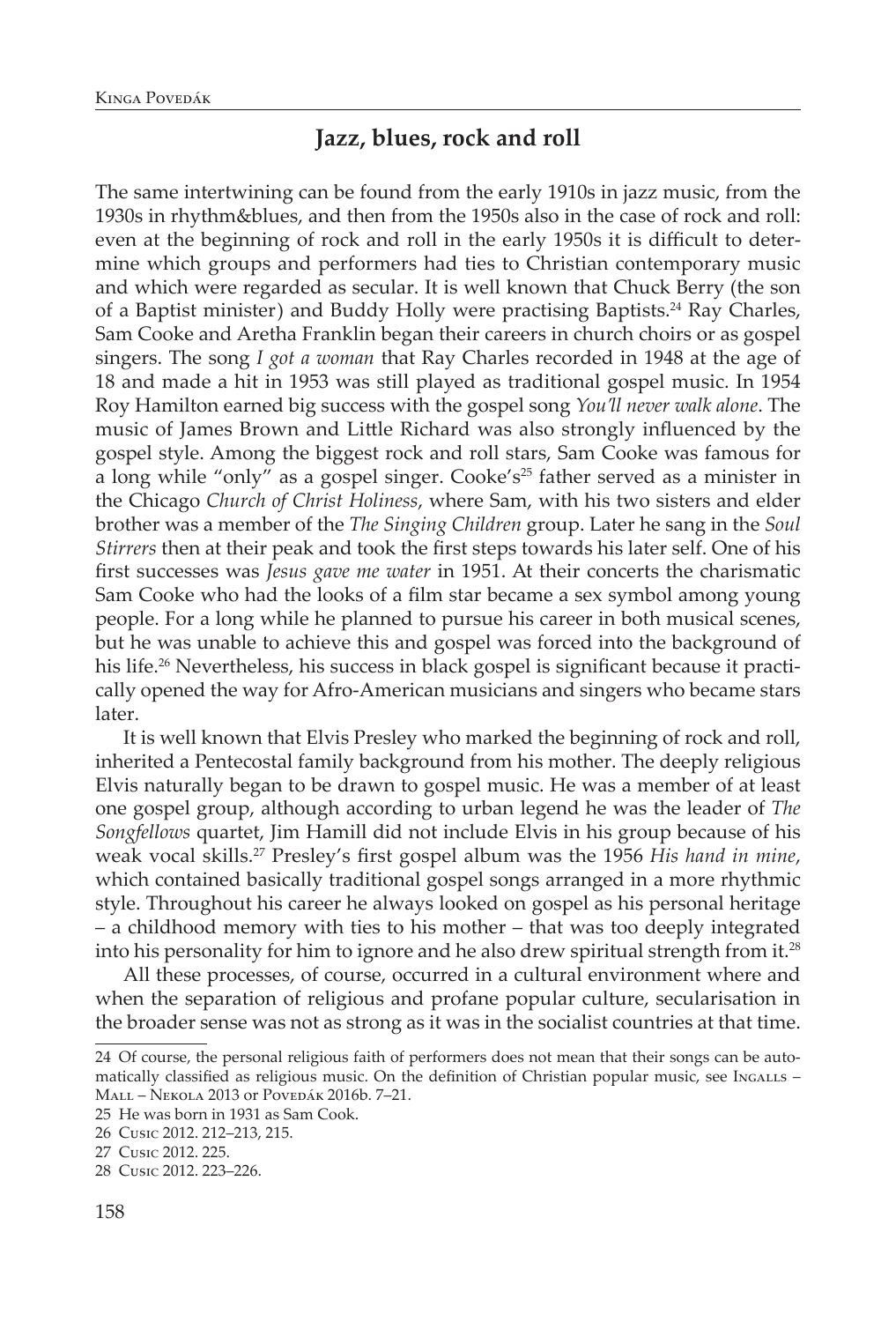In the western plural democracies religiosity did not represent any kind of disadvantage in the individual life career, indeed the public acknowledgement of a personal religious life was an accepted, everyday phenomenon. This was one of the factors contributing to the fluidity and constant interchange between the profane and sacral arts, as was also the case in earlier centuries in the course of world history. Richard Stanislaw even states that rock was first Christian music and was only later taken over by popular culture. However, this is not entirely true because while in a certain sense rock and roll shifted away from Christianity, it must be pointed out that the hippy movement of the 1960s-1970s did not become entirely secular as right from the outset the main motivational factor was not only the renewal of music. Musicality was the most striking form of manifestation of the cultural revolution that emerged in the 1960s; it was capable of expressing the feelings of that generation and opposition to the conformist values of their parents based on status and hierarchy. In the words of Sebők:

"because of its prominent role rock was never just music for the young generations, it was always also a way of expressing a lifestyle, a feeling, rebellion, a distancing or separation: a confession of faith, behaviour form, lifestyle, world view."29

However rebellion and opposition did not result in atheism, but in a spiritual awakening, an awakening openness in the spirit of liberalism towards previously unknown and therefore attractive exotic Eastern philosophies and religions. Rousseau's "back to nature" concept was embraced by the hippy movement as a quasi-religious new ideology, communes based on a utopian equality sprang up and there was a general rejection of consumer civilisation. Eastern religions and cults appeared, in many cases popularised by the musicians themselves. Nevertheless, a content linked to Christianity can also be found in the songs of many performers; it certainly cannot be said that the period unequivocally turned away from Christianity.

# **Direct African influences in the birth of Christian popular music**

Christian popular music arose from this musical background in the 1960s and in its style bore the characteristics described above as well as features of the popular music trends fashionable from that time.30 However, a return to traditional local

<sup>29</sup> Sebők 2002. 372.

<sup>30</sup> It is quite obvious that in its musicality the religious music revolution of the 1960s built on the fashionable music styles of the period, at first hallmarked by the name of Bob Dylan, the trend inspired by American folk music that also carried a political message, and then from the 1970s the other trends of rock and roll.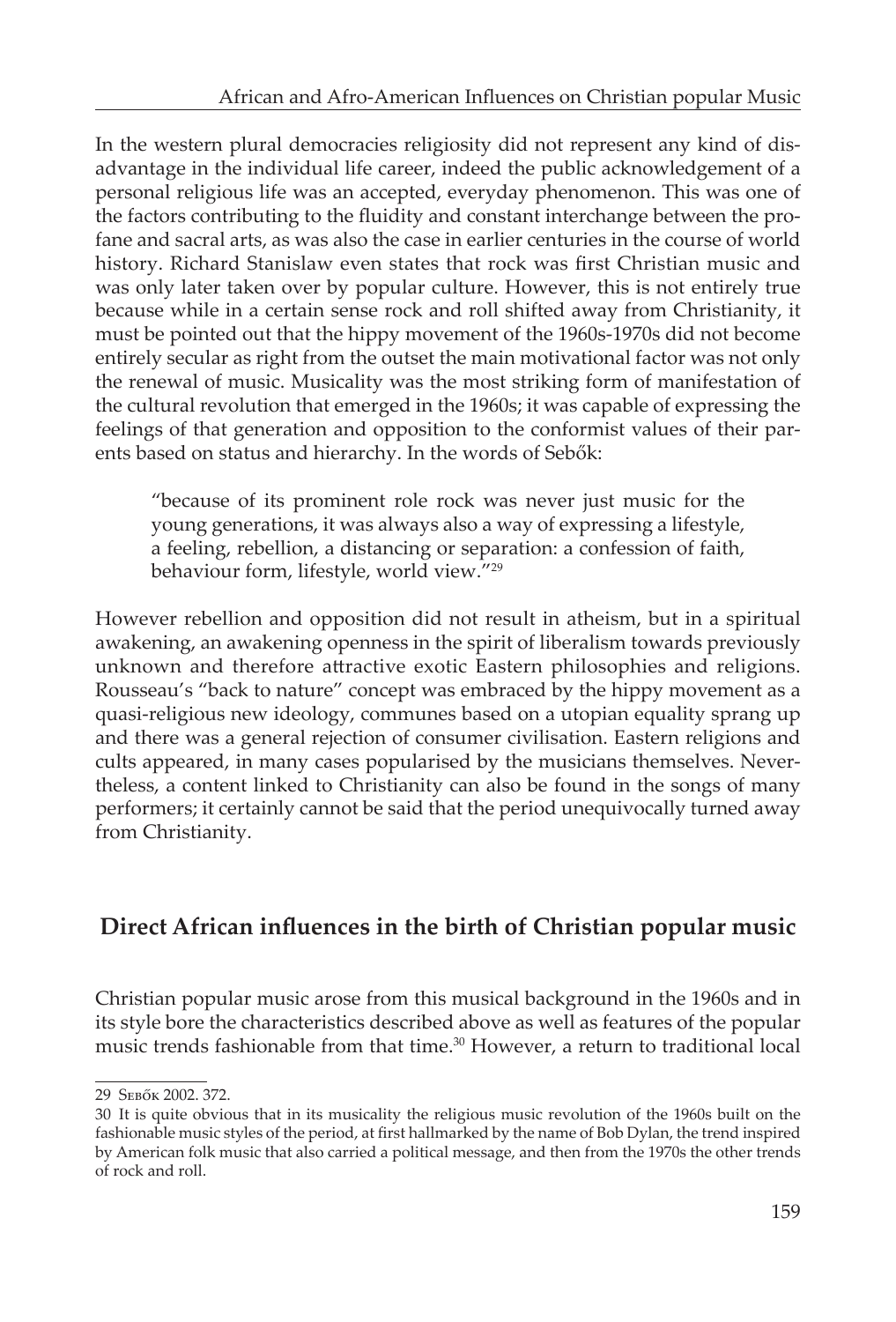roots and authentic folk culture was characteristic not only of American Christian music culture in that period. Among others renewal from popular culture was a widespread phenomenon in practically all parts of the world in the course of the 20<sup>th</sup> century history of modern Christian music. The incorporation of style features of local musical tradition was present in Christian music long before the spread of world music. Gospel was one such trend, others were the inclusion of elements of folk music such as the folk mass movement based on pol-beat, $31$  that was highly popular for a short while in the United States in the 1960s, the masses drawing on folk hymns in Hungary, and also the French chanson-type songs of Aimé Duval from the 1950s.<sup>32</sup> We must also include here the Missa Luba based on authentic Congolese melodies that has become popular and inspiring around the world.<sup>33</sup>

# **Missa Luba: the renewing power of local traditions**

The appearance of African traditional music within the frames of Christian (primarily Roman Catholic) liturgy cannot be seen as a one-way process, in which African melodies have a fertile influence on Christian culture; this was a twoway influence. Accordingly, liturgical music of African origin is basically a sign of African culture adapting to "European" Christian culture. Without conversion to Christianity there would have been little chance of anyone producing mass compositions based on Congolese melodies. As O. E. Axelsson notes

"There is no doubt that, 'The influence of the Christian church in Africa has produced some of the most accomplished examples of modern African music. In recent years composers of African church music have increasingly used traditional elements in their music, and some of the most exciting experiments in neo-traditional music have been carried out in the church.<sup>""34</sup>

Although the appearance of African music in the world of Christian song coincided with the movement of radical cultural and religious revival in western culture from the 1950s-1960s, in reality there is no connection between the two. The appearance of African music was much more closely related to the political transformation, the desire for self-determination that began on the continent after

<sup>31</sup> For more detail on the folk mass movement, see: PovEDÁK 2016a.

<sup>32</sup> For more detail on Duval and his influence, see PoveDÁK 2016b. 68-71.

<sup>33</sup> They are the most prominent trends/figures encouraging the phenomenon. Naturally, figures not mentioned in this article may have appeared in Europe and other parts of the world. The reason they are not included here is that there is practically almost no literature on the subject in other regions.

<sup>34</sup> Axelsson 1974. 90. Citing A. Euba, "Music adapts to a changed world", *Africa Research,* 1970, C 251.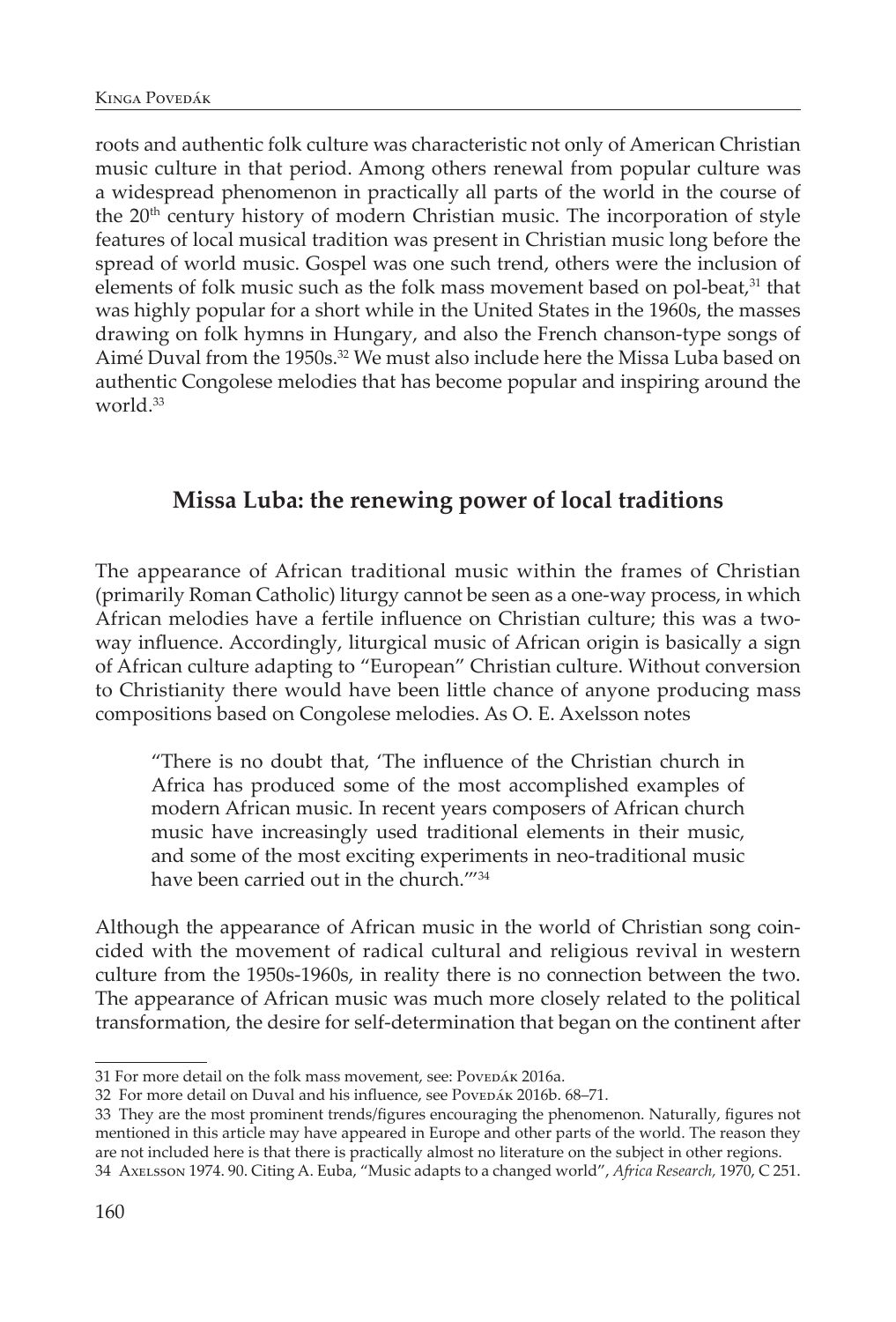the World War II. This was manifested in religious culture as the demand to supplement the hymnody of exclusively European origin with melodies from local culture. According to Axelsson two different approaches seem to have prevailed.

"On the one hand there is the recommendation of a complete break with the old tradition of Western hymnody and liturgical music, and a creation of new music within those fields, written and composed by Africans. Although such an idea was presented rather early in the debate, there were no practical results of it until the 1960s, at least in the area of Southern Africa. On the other hand there was a more cautious approach with recommendations of (a) adaptation of African indigenous tunes of a secular kind and with no connection with African religion and worship; (b) construction of 'African chants', based on the model of Gregorian chants and fairly often recommended to be in parts instead of in unison (either in parallel two-part harmony or according to proper Western four-part functionality principles), and using what was termed 'African free rhythm'. Of these recommendations, the adaptation method and the construction of 'African chants' are the ones that have been most followed."35

The use of African tribal melodies for religious purposes in the mid- $20<sup>th</sup>$  century can be associated mainly with the name of Joseph Kiwele (1912–1961), politician, composer and university educator in what was then the Belgian Congo. He was considered one of the greatest African composers of his time. Kiwele's most famous work was certainly the "Missa Katanga" (1949), the first African Mass in history. Another of Kiwele's pieces, "Te Deum bantou" was an arrangement of Handel's Hallelujah Chorus for choir, organ, and African musical instruments.<sup>36</sup>

Missa Luba too was composed years before the liturgical changes in 1958, although it displays the openness of the II Vatican Council to local culture. Consequently, it throws an interesting light on the appearance in a religious guise of demands for African renewal: it was still written in Latin, but drew on traditional local musical elements. The idea of Missa Luba first came to the Belgian Franciscan father Guido Haazen when on a missionary trip in the Belgian Congo.<sup>37</sup> Through the close co-operation between a gifted African musician, Joachim Ngoi and Fr Guido Haazen, the whole Mass, built according to adaptation principles, became a blend of Western influence and African indigenous musical elements. All sections of the Mass are derived from traditional Congolese folk-music but elaborated by Ngoi and Haazen, and this has resulted in a rather ingenious

<sup>35</sup> Axelsson 1974. 93.

<sup>36</sup> Dictionary of African Christian Bibliography https://dacb.org/stories/democratic-republic-ofcongo/kiwele-joseph/ Accessed on: 5 January, 2018.

<sup>37</sup> The Belgian Congo won independence in 1960, from 1971 it was known as Zaire, today it is the Democratic Republic of the Congo.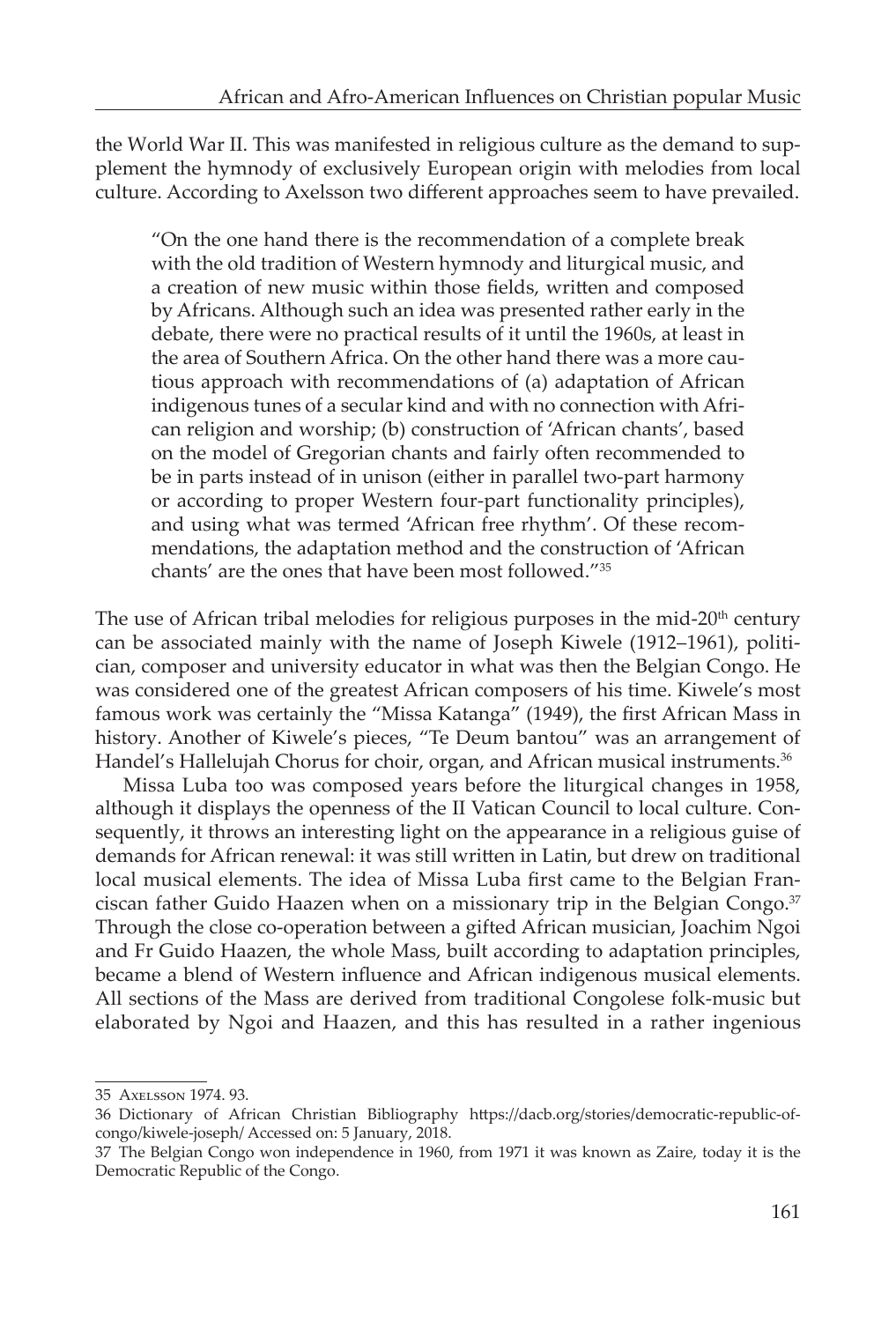rhythmic, harmonic and polyphonic texture.<sup>38</sup> Haazen and Ngoi composed the songs through improvisation with students from the Baluba tribe in Katanga province, following the pattern of traditional songs. As Haazen wrote in his introduction to the issue of the LP in 1964:

"the music of the Missa Luba is mainly the product of a collective improvisation. What is recorded (and published) is simply and solely a reproduction of the concrete improvisation that took place during the recording."39

In a musicological study of Missa Luba written in 1973 Doris Anna McDaniel notes that both the pure African style and Western influence appear in the work.<sup>40</sup>



Guido Haazen O.F.M. Franciscan Friar from Belgium. He settled in the Belgian Congo in 1953. In 1954 he founded Les Troubadours Du Roi Baudouin. Source: https://www.discogs.com/ artist/1252927-P%C3%A8re-Guido-Haazen

The Kyrie is in the style of a kasala, a Luba song of mourning. The Gloria is improvised in the Kiluba style characteristic of Katanga. The Credo, the longest section of the Mass, is based on five different folk songs linked by improvisations. The text of the Credo refers to the crucifixion of Christ and the vocal part in the Missa Luba is preceded by the customary announcement of death, first on the kyondo (log drum), then on the kikumvi (tom-tom). There follows a kilio (elegy) without percussion accompaniment, sung by the solo voice. The Sanctus and the Benedictus were inspired by a Bantu farewell song. The Hosannah is a rhythmic dance of Kasai, and the Agnus Dei is a typical Bena Luluwa song, such as might be heard around Kananga.<sup>41</sup> The first performance was given with a choir called

<sup>38</sup> Axelsson 1974. 94.

<sup>39</sup> Strimple 2002. 194.

<sup>40</sup> McDaniel 1973.

<sup>41</sup> Foster 2013.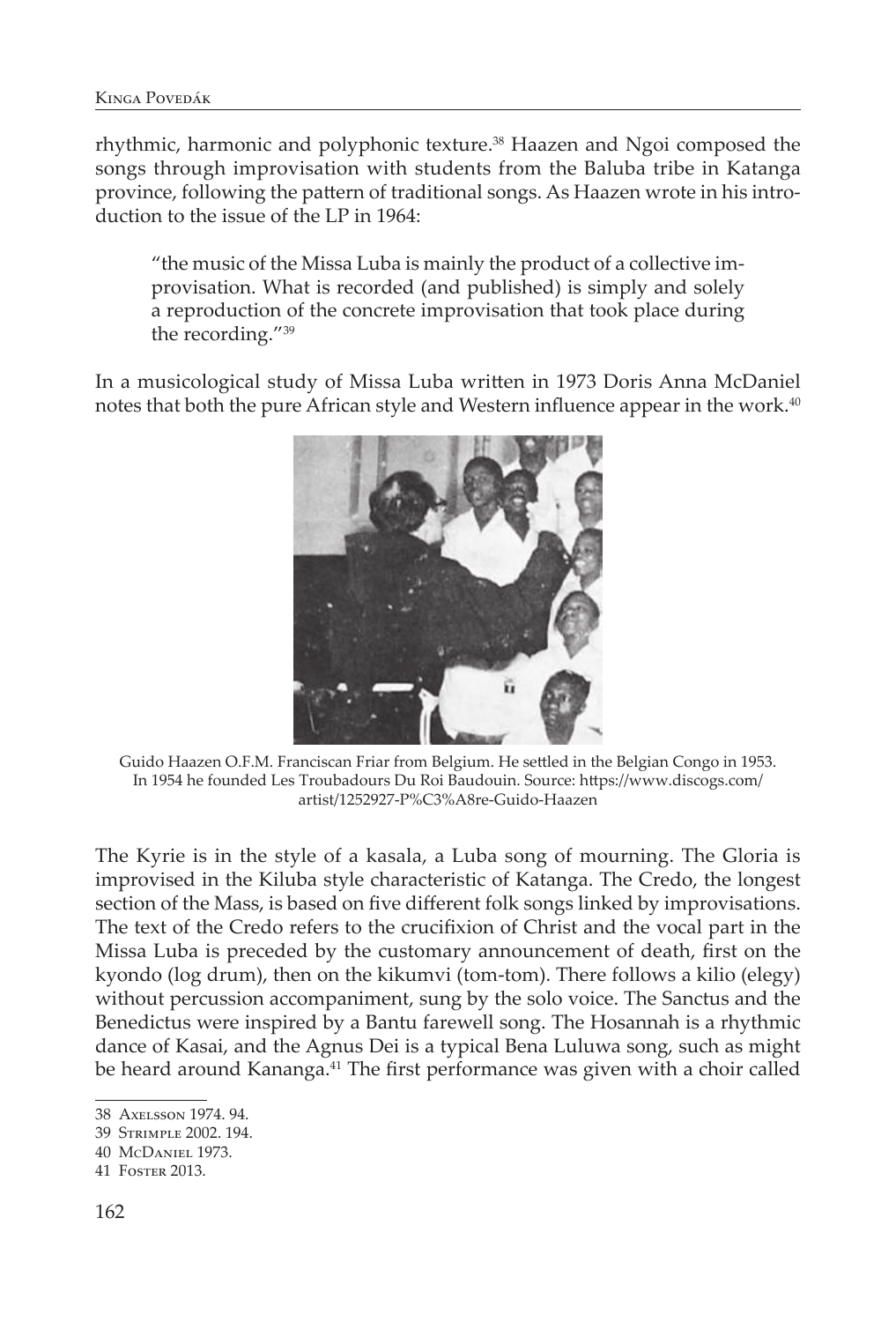*Les Troubadours du Roi Baudouin* in 1958. They then gave concerts in Belgium, the Netherlands and Germany. Missa Luba was not notated until 1964, by which time there was such a demand for it from various choirs around the world that Haazel was forced to do so.<sup>42</sup> It is an indication of its rapid spread and popularity that already in the mid-1960s journals in Hungary behind the Iron Curtain were also writing about Missa Luba.

"... a tape of the Ba-luba tribe's 'Missa Luba' with a jazz beat reached Hungary too. Together with many others I listened to the liturgical ceremony of the Negro tribe […] This music was deeply moving even at first hearing, it touched the heart and remained fixed in the memory: we would like to hear it again and again."<sup>43</sup>



The original LP cover of Missa Luba. Source: https://twicemodern.wordpress.com/2013/11/13/studsterkel-and-african-music/

Missa Luba was the most successful of many world music Masses created in the 1950s and 1960s. It eclipsed the earlier *Messe des Savanes* (1956) arranged by Abbé Robert Wedraogho in Upper Volta (now Burkina Faso) and gave rise to several imitations, including the Misa Criolla (1964)<sup>44</sup> arranged by Ariel Ramírez and the *Misa Flamenca* (1966) arranged by Ricardo Fernández de Latorre and José Torregrosa. Finally in this series we can mention Robert Ray's Gospel Mass. The genre – as its name indicates – wished to combine Afro-American gospel music with Catholicism. It was first promoted by Clarence Rivers, the first African-American to be ordained in the Archdiocese of Cincinnati, who was also himself a musician. The piece was first performed in 1979 at the University of Illinois-Urbana by a

<sup>42</sup> McDaniel 1973.

<sup>43</sup> Possonyi 1965. 633–634.

<sup>44</sup> Mitchell 2008.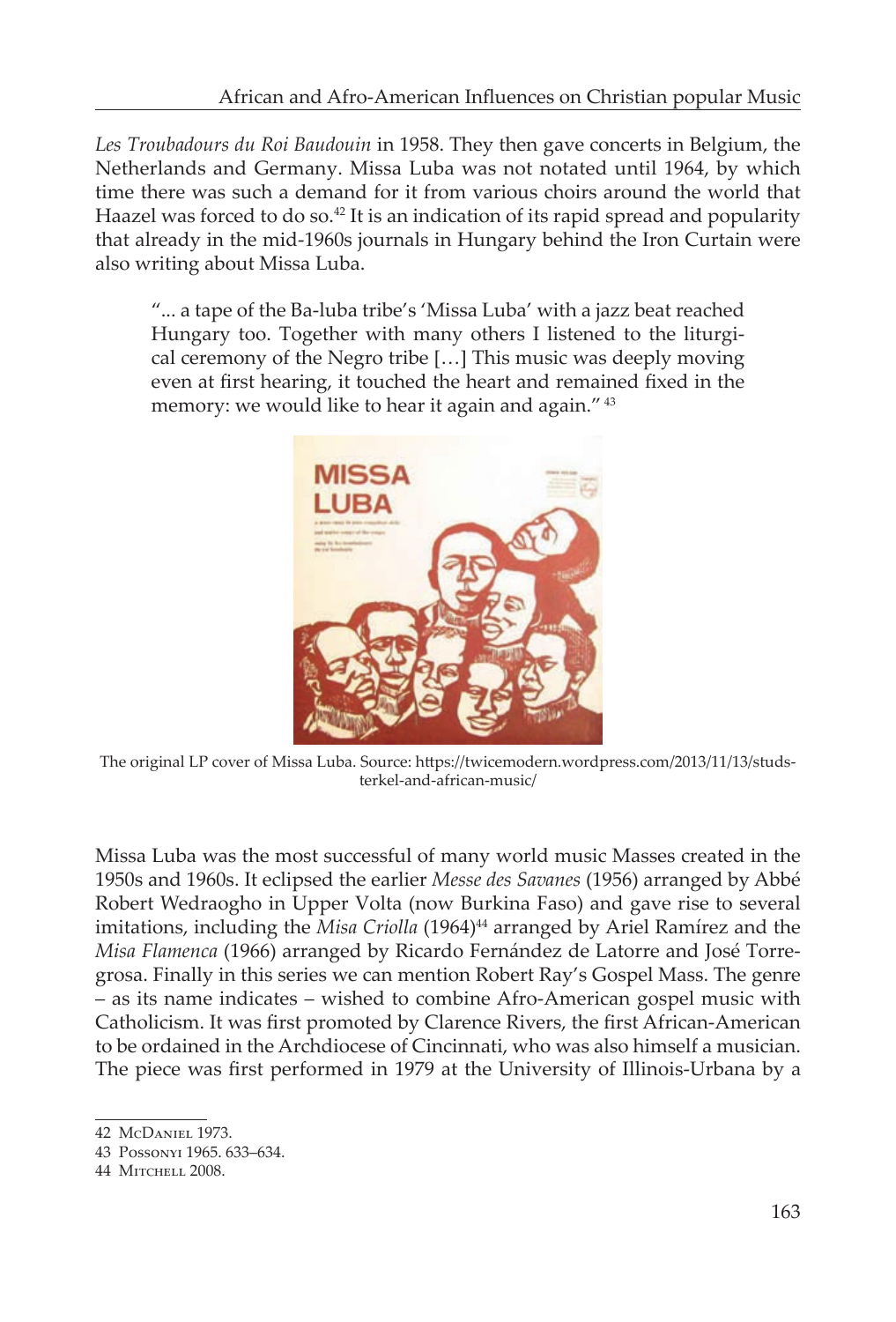choir of Ray's students. It subsequently became known and popular around the world.45

It also shows the importance of Missa Luba that

"owing to the indigenous musical activities which took place here and there within the Roman Catholic Church, and which as a whole gave significant and positive results, Pope Pius XII sanctioned them more clearly by the Papal Instruction 'Musicae Sacrae Disciplina' of 1955, which was the first of its kind; in dealing with the Catholic mission areas, the Instruction made clear that there was no longer merely a wish for adaptation of secular African tunes, but a desire for a new music similar to the indigenous music. In other words, Africans should be encouraged to compose new music containing an African idiom, and this certainly leaves room for an accultural process. This trend was confirmed and accepted in the II Vatican Council."<sup>46</sup>

## **Summing up**

It can be clearly seen that melodies of African origin have had a multiple influence on the shaping of Christian contemporary music. On one hand, musical genres arising from Afro-American folk culture contributed directly to the renewal of secular and religious music that was still intertwined at that time. On the other hand, throughout the world the African masses encouraged a return to the store of local folk melodies. In the light of all this it can be stated with confidence that Afro-American and African musical influences were the most significant in the emergence of CPM. Of course, we must not forget that the appearance of CPM can be attributed not only to musical factors, social, political and cultural processes also played a part. Thus an analysis of early CPM and its immediate forerunners allows us to throw light also on mental and emotional processes taking place in popular culture.

<sup>45</sup> http://www.chron.com/life/houston-belief/article/Gospel-Mass-grew-its-audience-overtime-1750099.php (Accessed on 14 December 2015.) 46 Axelsson 1974. 95.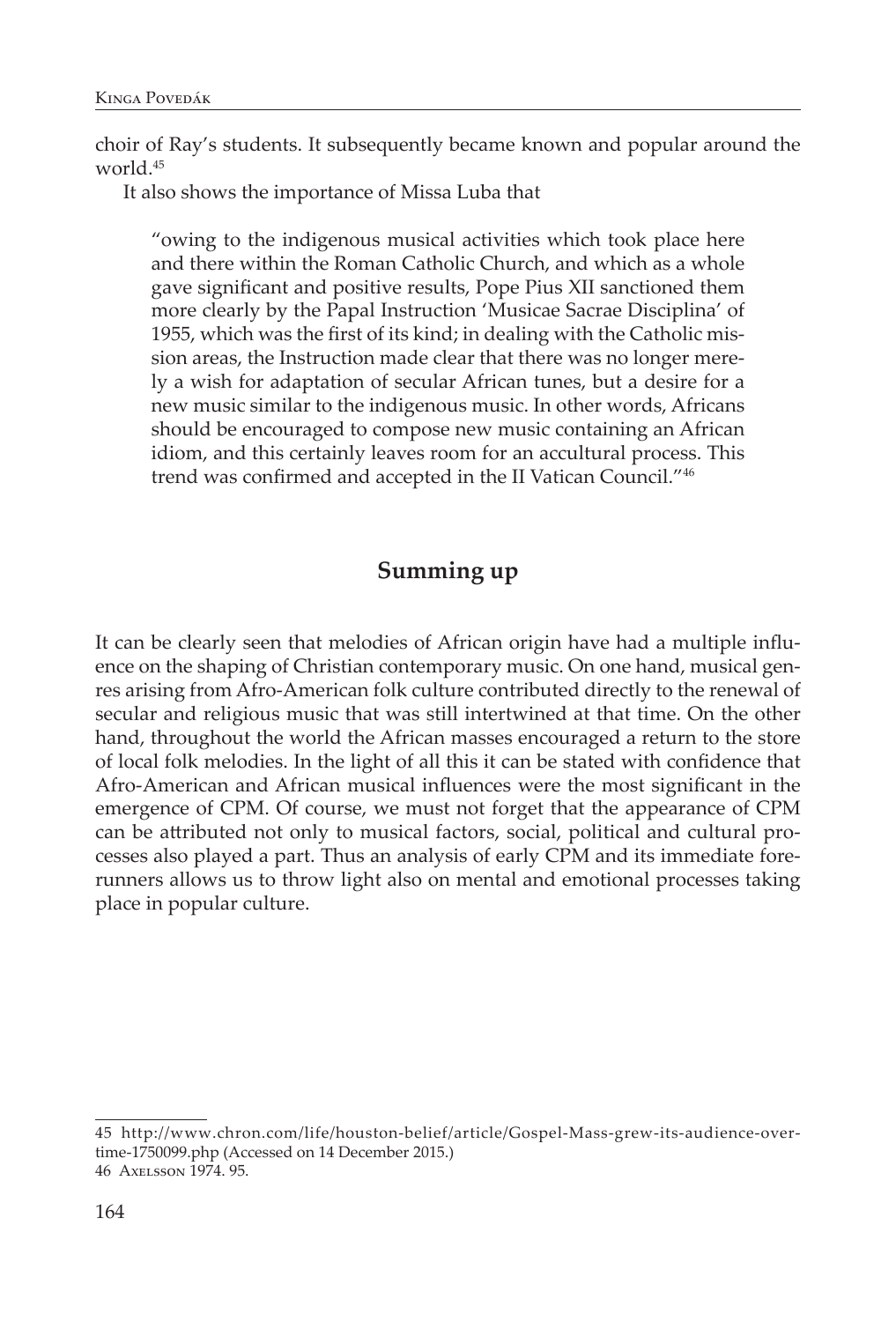### LITERATURE

#### Axelsson, Olof E.

1974 Historical Notes on Neo-African Church Music. *Zambezia* 3(2) 89–102.

#### Bornemann, Ernest

1959 The Roots of Jazz. In: Hentoff, Nat and McCarthy, Albert J. (eds.): *Jazz.* Rinehart, New York, 1–20.

#### Cusic, Don

2012 *Saved by Song. History of Gospel and Christian Music*. University Press of Mississippi.

#### Ingalls, Monique – Mall, Andrew – Nekola, Anna

2013 Christian Popular Music, USA. In: WATSON, J.R. - HORNBY, E. (eds.): *Canterbury Dictionary of Hymnology. Canterbury Press, Norwich.* Available online: http://www.hymnology.co.uk/c/Christian-popular-music,-usa (accessed 12 December, 2017)

#### Jones, Leroi

2007 *A blues népe. Néger zene a fehér Amerikában. [Blues People. Negro Music in White America.]* Európa Könyvkiadó, Budapest.

#### Krehbiel, Henry Edward

1914 *Afro-American Folksongs*. G. Schirmer, New York.

#### MITCHELL, Aaron

2008 Folk Elements in Ariel Ramírez's Misa Criolla. *Choral Journal*, 49 (4) 10–26.

#### Possonyi, László

1965 Jazz-zene a szentmisén. [Jass Music in the Mass.] *Vigilia* 1965 (10) 633–634.

#### Povedák, Kinga

2016a Times are a'changing. The Folk Mass Movement of the 1960s in the United States. In: Tőke, Márton (ed.): *In God We Trust? America and Religion*. Department of American Studies, Institute of English and American Studies, University of Szeged, Szeged, 45–55.

#### Sebők, János

2002 *Rock a vasfüggöny mögött*. *[Rock behind the Iron Curtain.]* GM és Társai Kiadó, Budapest.

#### Strimple, Nick

2002 *Choral Music in the Twentieth Century.* Amadeus Press, New Jersey.